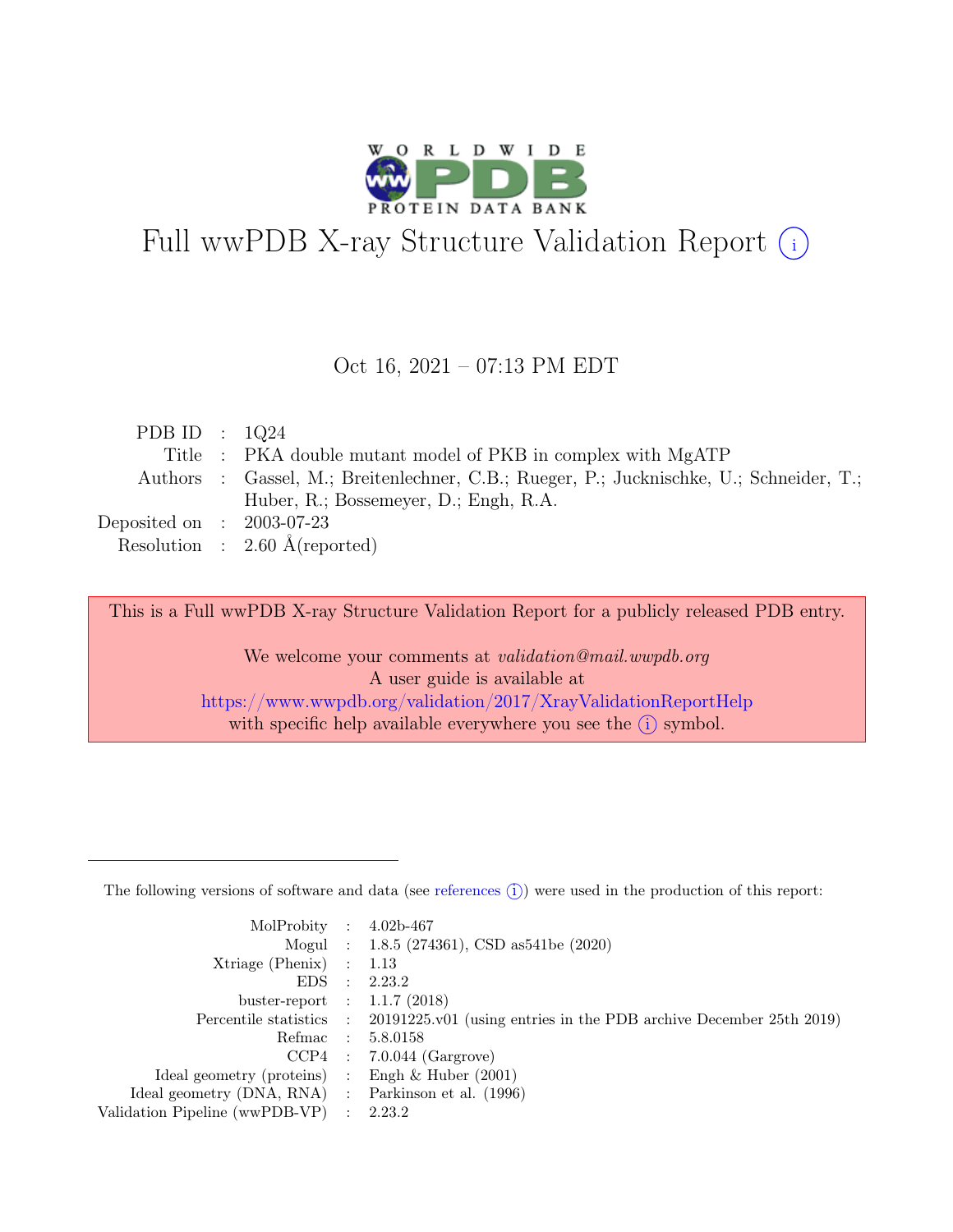# 1 Overall quality at a glance  $(i)$

The following experimental techniques were used to determine the structure: X-RAY DIFFRACTION

The reported resolution of this entry is 2.60 Å.

Percentile scores (ranging between 0-100) for global validation metrics of the entry are shown in the following graphic. The table shows the number of entries on which the scores are based.



| Metric                | Whole archive<br>$(\#Entries)$ | Similar resolution<br>$(\#\text{Entries}, \, \text{resolution range}(\text{\AA}))$ |
|-----------------------|--------------------------------|------------------------------------------------------------------------------------|
| $R_{free}$            | 130704                         | $3163(2.60-2.60)$                                                                  |
| Clashscore            | 141614                         | 3518 (2.60-2.60)                                                                   |
| Ramachandran outliers | 138981                         | 3455 (2.60-2.60)                                                                   |
| Sidechain outliers    | 138945                         | 3455 (2.60-2.60)                                                                   |
| RSRZ outliers         | 127900                         | $3104(2.60-2.60)$                                                                  |

The table below summarises the geometric issues observed across the polymeric chains and their fit to the electron density. The red, orange, yellow and green segments of the lower bar indicate the fraction of residues that contain outliers for  $\geq$ =3, 2, 1 and 0 types of geometric quality criteria respectively. A grey segment represents the fraction of residues that are not modelled. The numeric value for each fraction is indicated below the corresponding segment, with a dot representing fractions <=5% The upper red bar (where present) indicates the fraction of residues that have poor fit to the electron density. The numeric value is given above the bar.

| Mol | Chain | $\perp$ Length | Quality of chain |     |    |    |  |  |  |
|-----|-------|----------------|------------------|-----|----|----|--|--|--|
|     |       | 350            | .%<br>80%        | 15% |    |    |  |  |  |
|     |       | 20             | 5%<br>90%        |     | 5% | 5% |  |  |  |

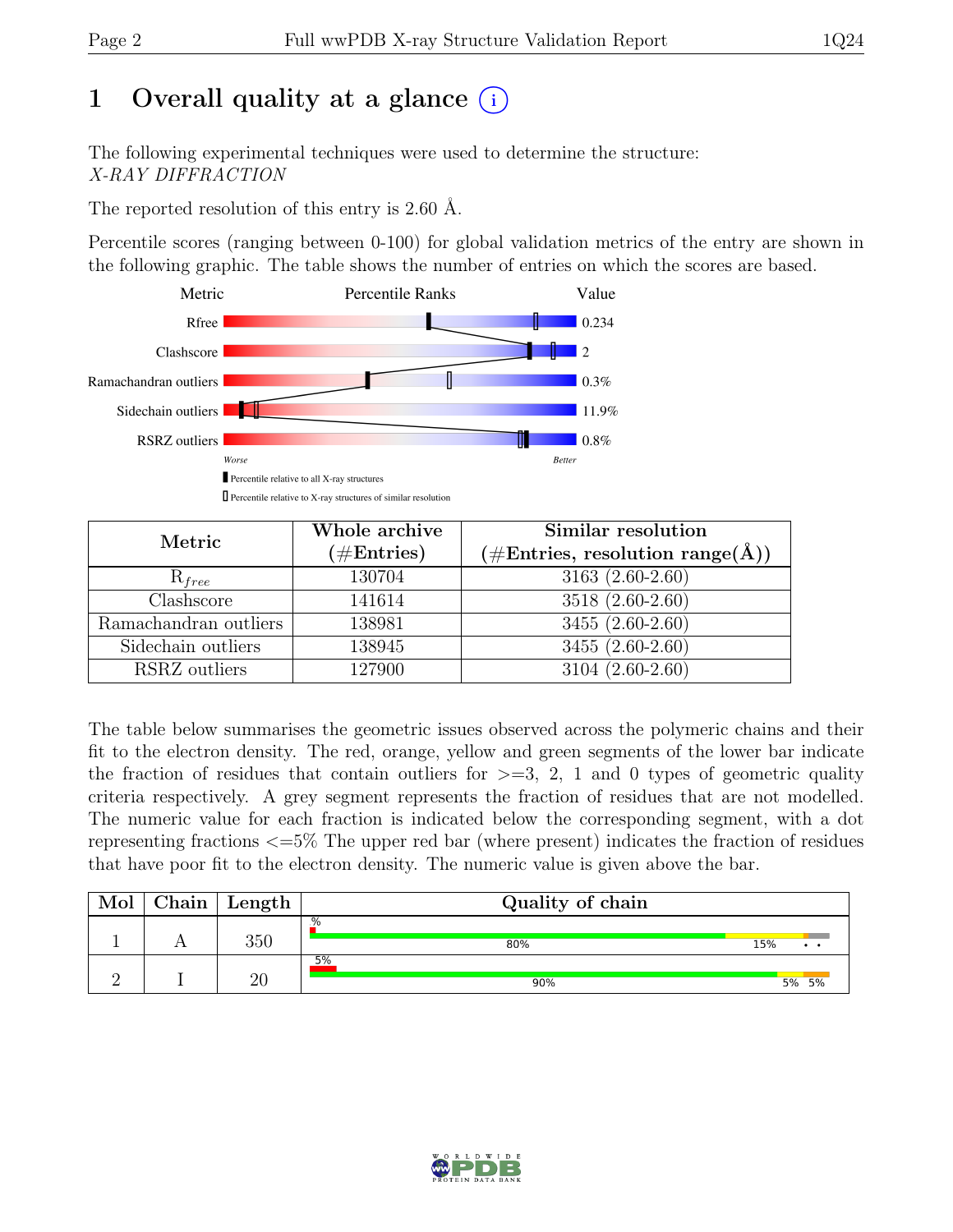# 2 Entry composition (i)

There are 5 unique types of molecules in this entry. The entry contains 3105 atoms, of which 0 are hydrogens and 0 are deuteriums.

In the tables below, the ZeroOcc column contains the number of atoms modelled with zero occupancy, the AltConf column contains the number of residues with at least one atom in alternate conformation and the Trace column contains the number of residues modelled with at most 2 atoms.

• Molecule 1 is a protein called cAMP-dependent Protein Kinase, alpha-catalytic subunit.

| Mol | ${\rm Chain}$ | Residues | $\rm{Atoms}$  |      |     |     | $\text{ZeroOcc}$   AltConf   Trace |        |                  |  |
|-----|---------------|----------|---------------|------|-----|-----|------------------------------------|--------|------------------|--|
|     |               | 337      | Total<br>2784 | 1803 | 467 | 502 |                                    | $10\,$ | $\overline{ }$ . |  |

There are 4 discrepancies between the modelled and reference sequences:

| Chain |     | Residue   Modelled   Actual |      | Comment                          | Reference         |
|-------|-----|-----------------------------|------|----------------------------------|-------------------|
|       | 123 | ALA                         | VAL  | engineered mutation   UNP P00517 |                   |
|       | 173 | MET                         | LEU  | engineered mutation   UNP P00517 |                   |
|       | 197 | <b>TPO</b>                  | THR. | modified residue                 | <b>UNP P00517</b> |
|       | 338 | <b>SEP</b>                  | SER. | modified residue                 | <b>UNP P00517</b> |

• Molecule 2 is a protein called cAMP-dependent Protein Kinase Inhibitor, alpha form.

| Mol | Chain   Residues |       | $\rm{Atoms}$ |  | $ZeroOcc \mid AltConf \mid Trace$ |  |
|-----|------------------|-------|--------------|--|-----------------------------------|--|
|     |                  | Total | 94 32        |  |                                   |  |

• Molecule 3 is MAGNESIUM ION (three-letter code: MG) (formula: Mg).

|  | Mol   Chain   Residues | $\rm{Atoms}$ | $\mid$ ZeroOcc $\mid$ AltConf |  |
|--|------------------------|--------------|-------------------------------|--|
|  |                        | Total Mg     |                               |  |

• Molecule 4 is ADENOSINE-5'-TRIPHOSPHATE (three-letter code: ATP) (formula:  $C_{10}H_{16}N_5O_{13}P_3$ .

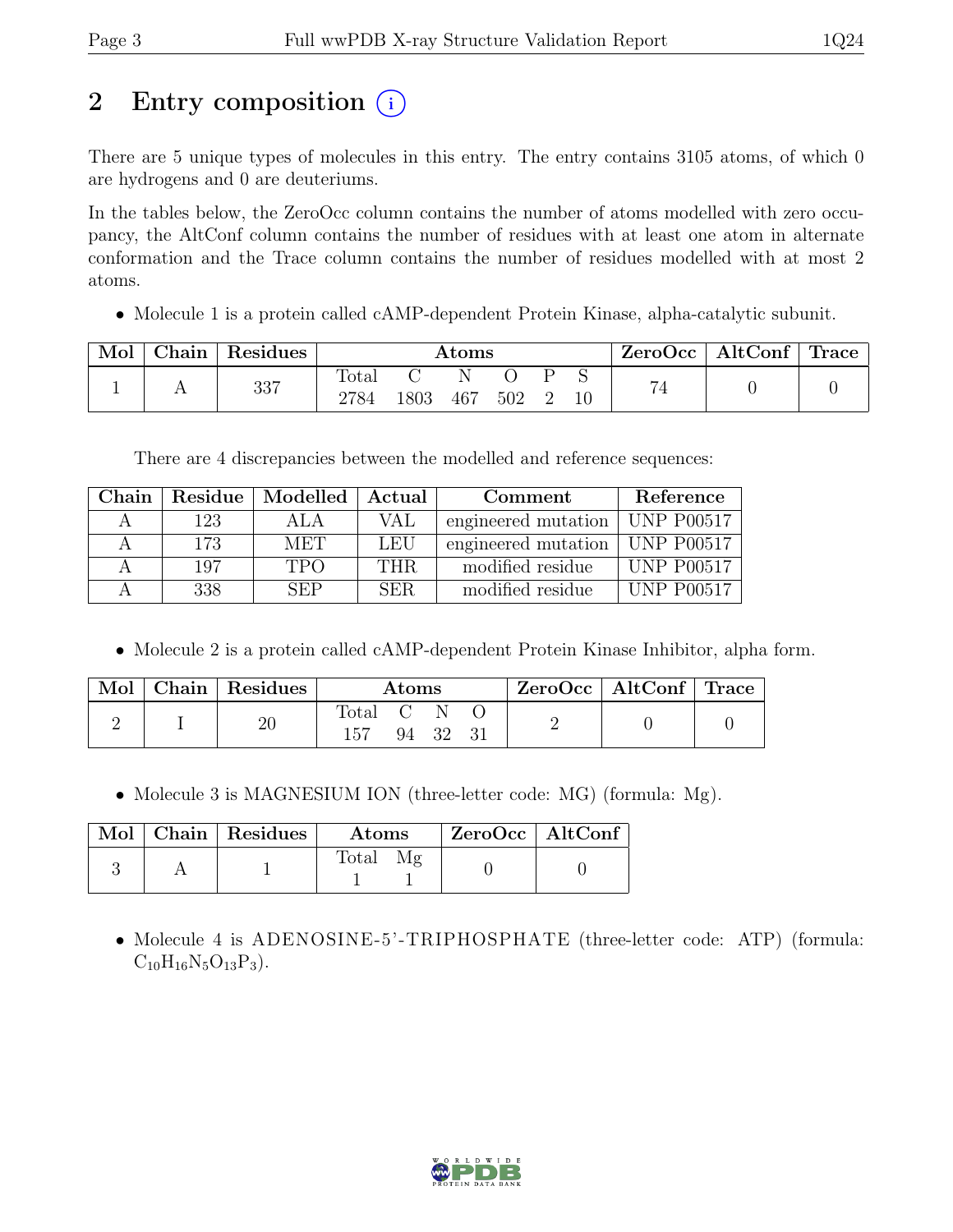

| Mol | $\sqrt{\frac{1}{1}}$ Chain   Residues | Atoms     |  |   |  | $ZeroOcc \mid AltConf \mid$ |  |
|-----|---------------------------------------|-----------|--|---|--|-----------------------------|--|
|     |                                       | fotal C N |  | h |  |                             |  |

 $\bullet\,$  Molecule 5 is water.

|  | Mol   Chain   Residues | Atoms                 | ZeroOcc   AltConf |
|--|------------------------|-----------------------|-------------------|
|  | 120                    | Total O<br>120<br>120 |                   |
|  |                        | Total O<br>19         |                   |

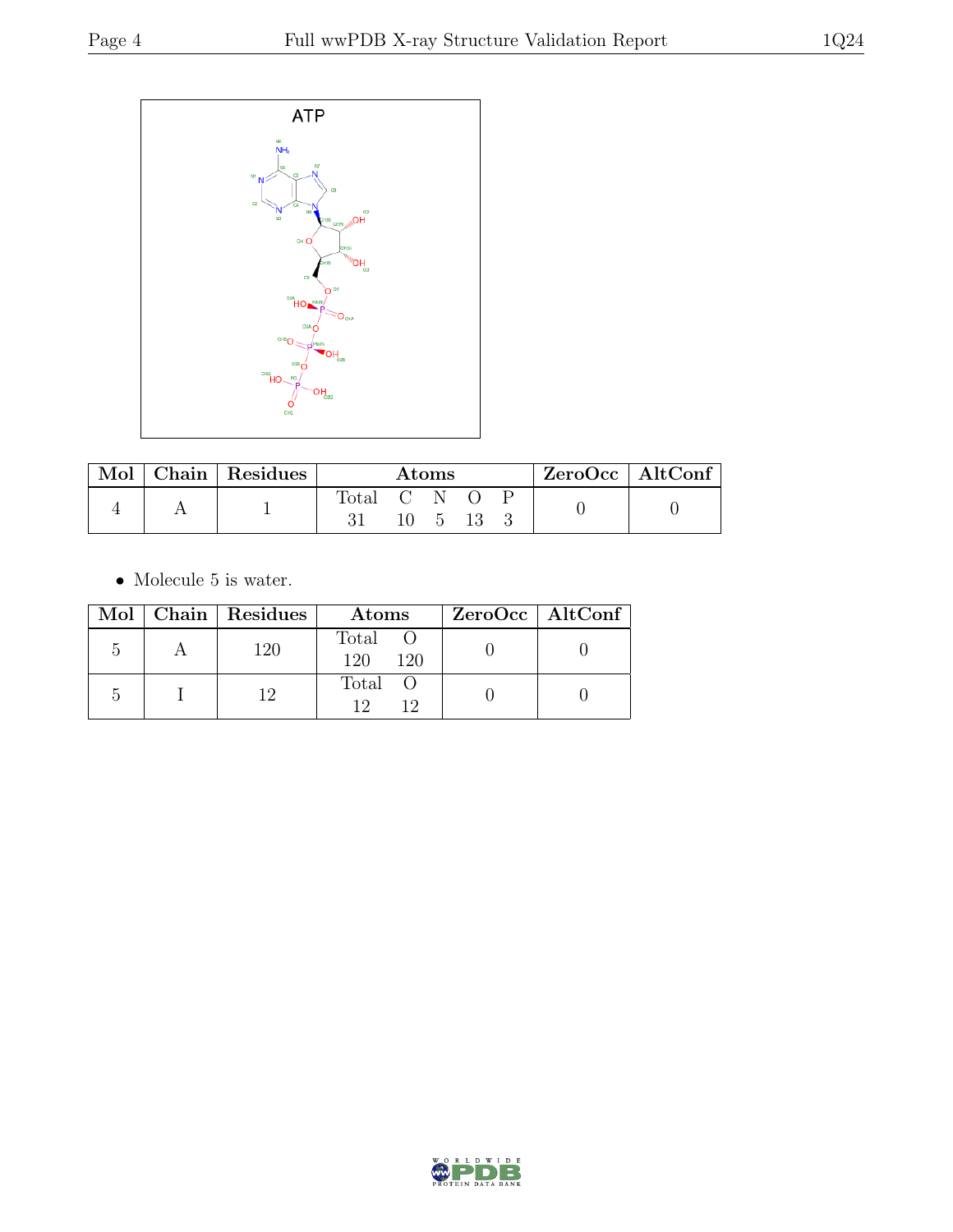# 3 Residue-property plots  $(i)$

These plots are drawn for all protein, RNA, DNA and oligosaccharide chains in the entry. The first graphic for a chain summarises the proportions of the various outlier classes displayed in the second graphic. The second graphic shows the sequence view annotated by issues in geometry and electron density. Residues are color-coded according to the number of geometric quality criteria for which they contain at least one outlier:  $green = 0$ , yellow  $= 1$ , orange  $= 2$  and red  $= 3$  or more. A red dot above a residue indicates a poor fit to the electron density (RSRZ > 2). Stretches of 2 or more consecutive residues without any outlier are shown as a green connector. Residues present in the sample, but not in the model, are shown in grey.

• Molecule 1: cAMP-dependent Protein Kinase, alpha-catalytic subunit



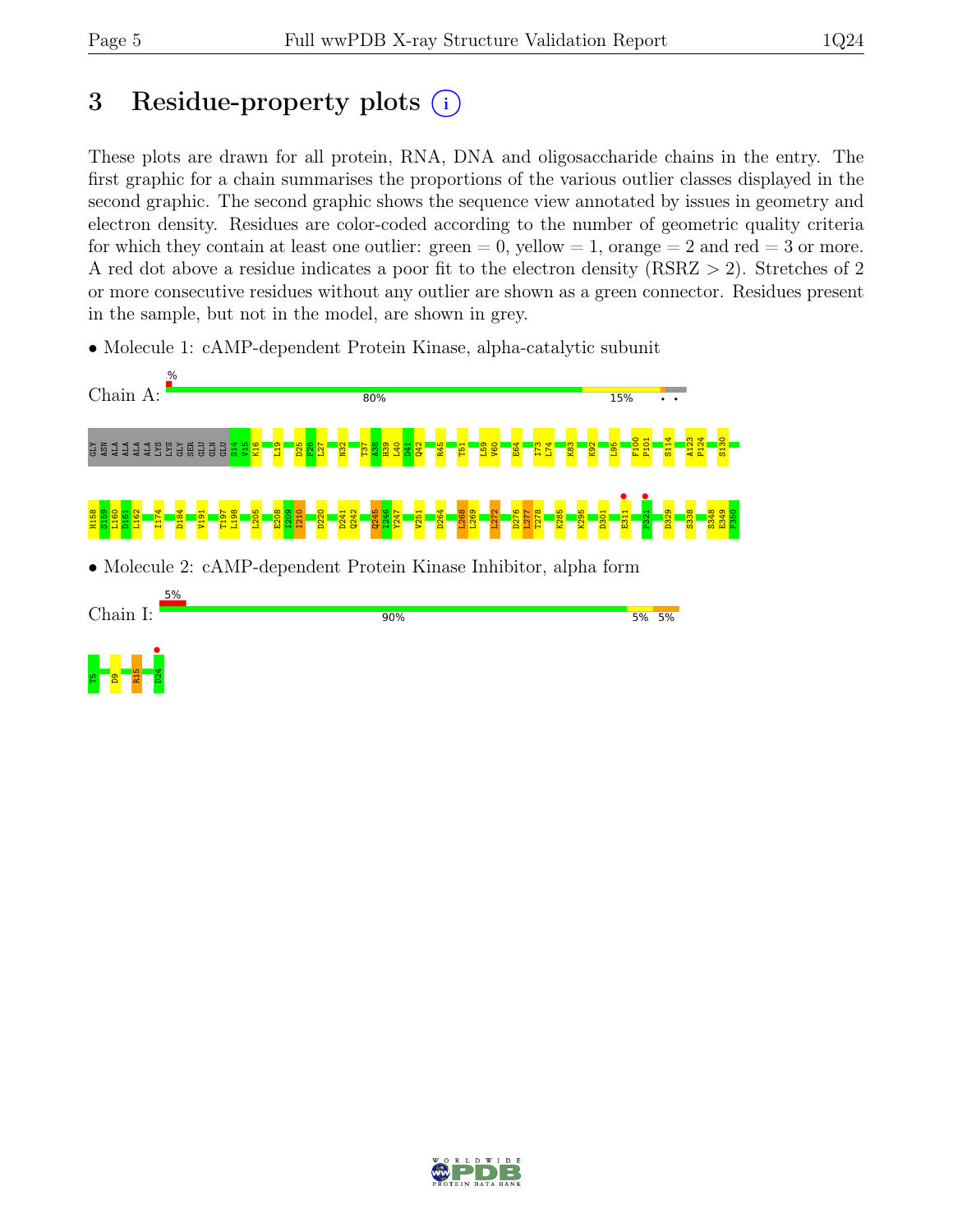# 4 Data and refinement statistics  $(i)$

| Property                                                             | Value                                           | <b>Source</b> |
|----------------------------------------------------------------------|-------------------------------------------------|---------------|
| Space group                                                          | P 21 21 21                                      | Depositor     |
| Cell constants                                                       | $75.39\text{\AA}$<br>73.29Å<br>80.38Å           |               |
| a, b, c, $\alpha$ , $\beta$ , $\gamma$                               | $90.00^\circ$<br>$90.00^\circ$<br>$90.00^\circ$ | Depositor     |
| Resolution $(A)$                                                     | $8.05 = 2.60$                                   | Depositor     |
|                                                                      | 8.04<br>$-2.60$                                 | <b>EDS</b>    |
| % Data completeness                                                  | $85.8(8.05-2.60)$                               | Depositor     |
| (in resolution range)                                                | 85.8 (8.04-2.60)                                | <b>EDS</b>    |
| $R_{merge}$                                                          | 0.10                                            | Depositor     |
| $\mathrm{R}_{sym}$                                                   | (Not available)                                 | Depositor     |
| $\langle I/\sigma(I) \rangle$ <sup>1</sup>                           | 1.56 (at $2.59\text{\AA}$ )                     | Xtriage       |
| Refinement program                                                   | REFMAC 5.1.24                                   | Depositor     |
|                                                                      | $\overline{0.196}$ ,<br>0.250                   | Depositor     |
| $R, R_{free}$                                                        | 0.189<br>0.234<br>$\overline{\phantom{a}}$      | DCC           |
| $R_{free}$ test set                                                  | 1207 reflections $(10.28\%)$                    | wwPDB-VP      |
| Wilson B-factor $(A^2)$                                              | 28.0                                            | Xtriage       |
| Anisotropy                                                           | 0.203                                           | Xtriage       |
| Bulk solvent $k_{sol}(e/\mathring{A}^3)$ , $B_{sol}(\mathring{A}^2)$ | $0.38$ , 44.1                                   | <b>EDS</b>    |
| L-test for twinning <sup>2</sup>                                     | $< L >$ = 0.49, $< L^2 >$ = 0.32                | Xtriage       |
| Estimated twinning fraction                                          | $0.028$ for k,h,-l                              | Xtriage       |
| $F_o, F_c$ correlation                                               | 0.93                                            | <b>EDS</b>    |
| Total number of atoms                                                | 3105                                            | wwPDB-VP      |
| Average B, all atoms $(A^2)$                                         | 22.0                                            | wwPDB-VP      |

Xtriage's analysis on translational NCS is as follows: The largest off-origin peak in the Patterson function is 5.33% of the height of the origin peak. No significant pseudotranslation is detected.

<sup>&</sup>lt;sup>2</sup>Theoretical values of  $\langle |L| \rangle$ ,  $\langle L^2 \rangle$  for acentric reflections are 0.5, 0.333 respectively for untwinned datasets, and 0.375, 0.2 for perfectly twinned datasets.



<span id="page-5-1"></span><span id="page-5-0"></span><sup>1</sup> Intensities estimated from amplitudes.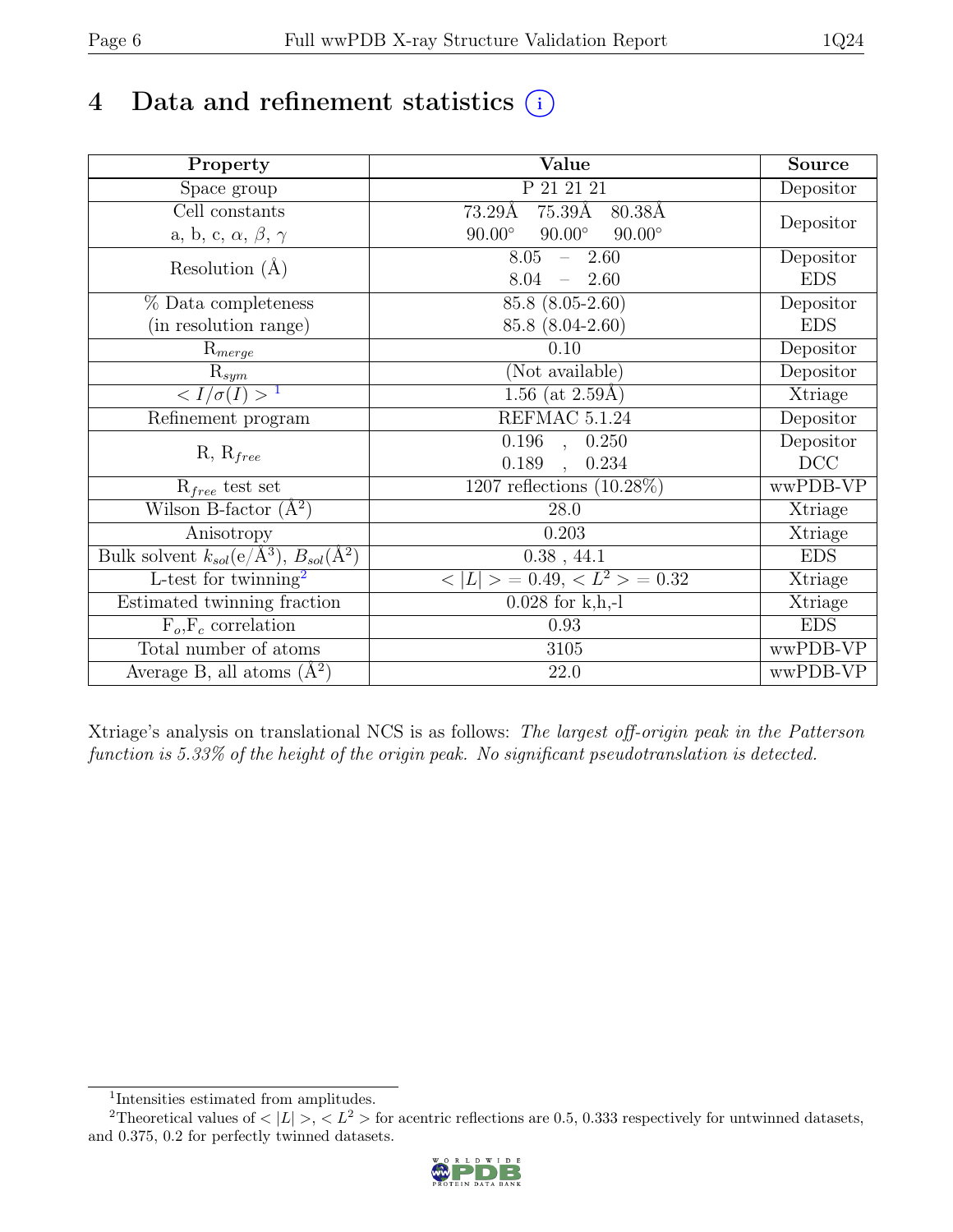# 5 Model quality  $(i)$

## 5.1 Standard geometry  $(i)$

Bond lengths and bond angles in the following residue types are not validated in this section: TPO, MG, ATP, SEP

The Z score for a bond length (or angle) is the number of standard deviations the observed value is removed from the expected value. A bond length (or angle) with  $|Z| > 5$  is considered an outlier worth inspection. RMSZ is the root-mean-square of all Z scores of the bond lengths (or angles).

| Mol           | Chain |      | Bond lengths | Bond angles |                                    |  |
|---------------|-------|------|--------------|-------------|------------------------------------|--|
|               |       | RMSZ | $\# Z  > 5$  | RMSZ        | $\# Z  > 5$                        |  |
|               |       | 0.51 | 0/2834       | 0.76        | $6/3816$ $(0.2\%)$                 |  |
| $\mathcal{D}$ |       | 0.55 | 0/159        | 0.96        | $2/212(0.9\%)$                     |  |
| A 11          | All   | 0.52 | 0/2993       | 0.77        | $(4028)(0.2\%)$<br>$\mathcal{R}$ / |  |

There are no bond length outliers.

All (8) bond angle outliers are listed below:

| Mol            | Chain | Res | Type       | Atoms                 | Z       | Observed $(°)$ | $Ideal(^o)$ |
|----------------|-------|-----|------------|-----------------------|---------|----------------|-------------|
|                | А     | 184 | <b>ASP</b> | $CB-CG-OD2$           | 6.25    | 123.92         | 118.30      |
| $\overline{2}$ |       | 9   | <b>ASP</b> | $CB-CG-OD2$           | 5.76    | 123.49         | 118.30      |
|                | А     | 25  | <b>ASP</b> | $CB-CG-OD2$           | 5.65    | 123.39         | 118.30      |
|                | А     | 301 | <b>ASP</b> | $CB-CG-OD2$           | 5.34    | 123.11         | 118.30      |
|                | A     | 329 | ASP        | $CB-CG-OD2$           | 5.30    | 123.07         | 118.30      |
| $\overline{2}$ |       | 15  | $\rm{ARG}$ | NE-CZ-NH <sub>2</sub> | $-5.10$ | 117.75         | 120.30      |
|                | A     | 276 | ASP        | $CB-CG-OD2$           | 5.10    | 122.89         | 118.30      |
|                | А     | 264 | <b>ASP</b> | $CB-CG-OD2$           | 5.02    | 122.81         | 118.30      |

There are no chirality outliers.

There are no planarity outliers.

## 5.2 Too-close contacts  $(i)$

In the following table, the Non-H and H(model) columns list the number of non-hydrogen atoms and hydrogen atoms in the chain respectively. The H(added) column lists the number of hydrogen atoms added and optimized by MolProbity. The Clashes column lists the number of clashes within the asymmetric unit, whereas Symm-Clashes lists symmetry-related clashes.

|  |  |     | Mol   Chain   Non-H   H(model)   H(added)   Clashes   Symm-Clashes |
|--|--|-----|--------------------------------------------------------------------|
|  |  | 760 |                                                                    |

Continued on next page...

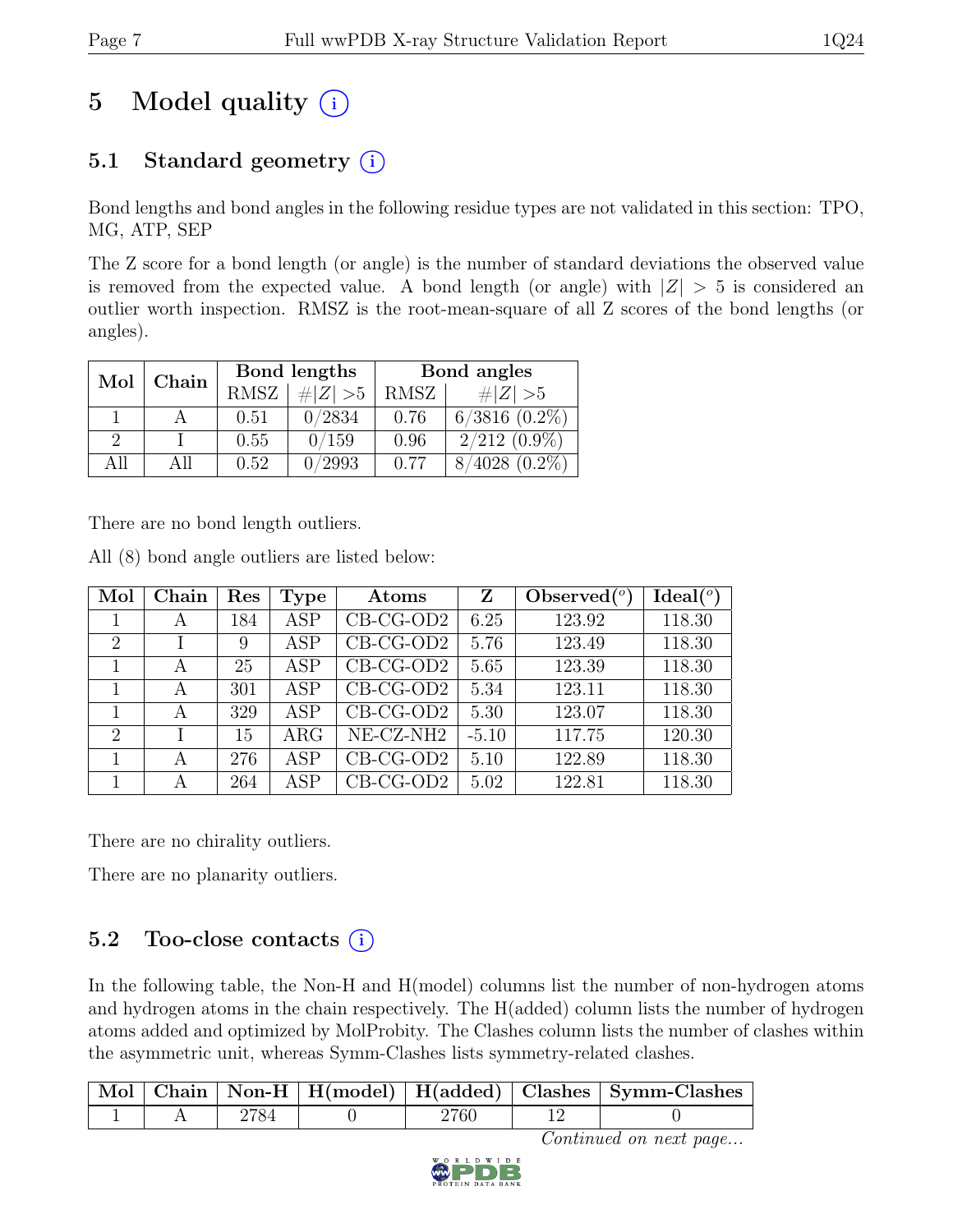|  |      |      | Mol   Chain   Non-H   $H$ (model)   $H$ (added)   Clashes   Symm-Clashes |
|--|------|------|--------------------------------------------------------------------------|
|  | 157  | 146  |                                                                          |
|  |      |      |                                                                          |
|  |      |      |                                                                          |
|  | 120  |      |                                                                          |
|  |      |      |                                                                          |
|  | 3105 | 2918 |                                                                          |

Continued from previous page...

The all-atom clashscore is defined as the number of clashes found per 1000 atoms (including hydrogen atoms). The all-atom clashscore for this structure is 2.

All (12) close contacts within the same asymmetric unit are listed below, sorted by their clash magnitude.

| Atom-1             | Atom-2              | Interatomic<br>distance $(A)$ | Clash<br>overlap $(A)$ |
|--------------------|---------------------|-------------------------------|------------------------|
| 1: A:39: HIS: CE1  | 5:A:427:HOH:O       | 2.64                          | 0.50                   |
| 1:A:210:ILE:HD11   | 1: A:251: VAL: HG11 | 1.96                          | 0.48                   |
| 1: A:37:THR:HG21   | 5:A:512:HOH:O       | 2.14                          | 0.48                   |
| 1:A:242:GLN:O      | 1: A:245: GLN: HG3  | 2.15                          | 0.46                   |
| 1:A:205:LEU:HD12   | 1:A:247:TYR:CE1     | 2.51                          | 0.45                   |
| 1:A:268:LEU:HD22   | 1:A:272:LEU:HD22    | 2.01                          | 0.43                   |
| 1:A:123:ALA:HA     | 1:A:124:PRO:HD3     | 1.91                          | 0.41                   |
| 1:A:268:LEU:HD22   | 1:A:272:LEU:CD2     | 2.51                          | 0.41                   |
| 1: A:100: PHE:CD2  | 1:A:101:PRO:HD2     | 2.56                          | 0.41                   |
| 1:A:100:PHE:CG     | 1: A: 101: PRO: CD  | 3.04                          | 0.41                   |
| 1: A:158: HIS: HE1 | 1:A:220:ASP:OD2     | 2.04                          | 0.41                   |
| 1:A:42:GLN:NE2     | 5: A:441: HOH:O     | 2.53                          | 0.40                   |

There are no symmetry-related clashes.

#### 5.3 Torsion angles  $(i)$

#### 5.3.1 Protein backbone (i)

In the following table, the Percentiles column shows the percent Ramachandran outliers of the chain as a percentile score with respect to all X-ray entries followed by that with respect to entries of similar resolution.

The Analysed column shows the number of residues for which the backbone conformation was analysed, and the total number of residues.

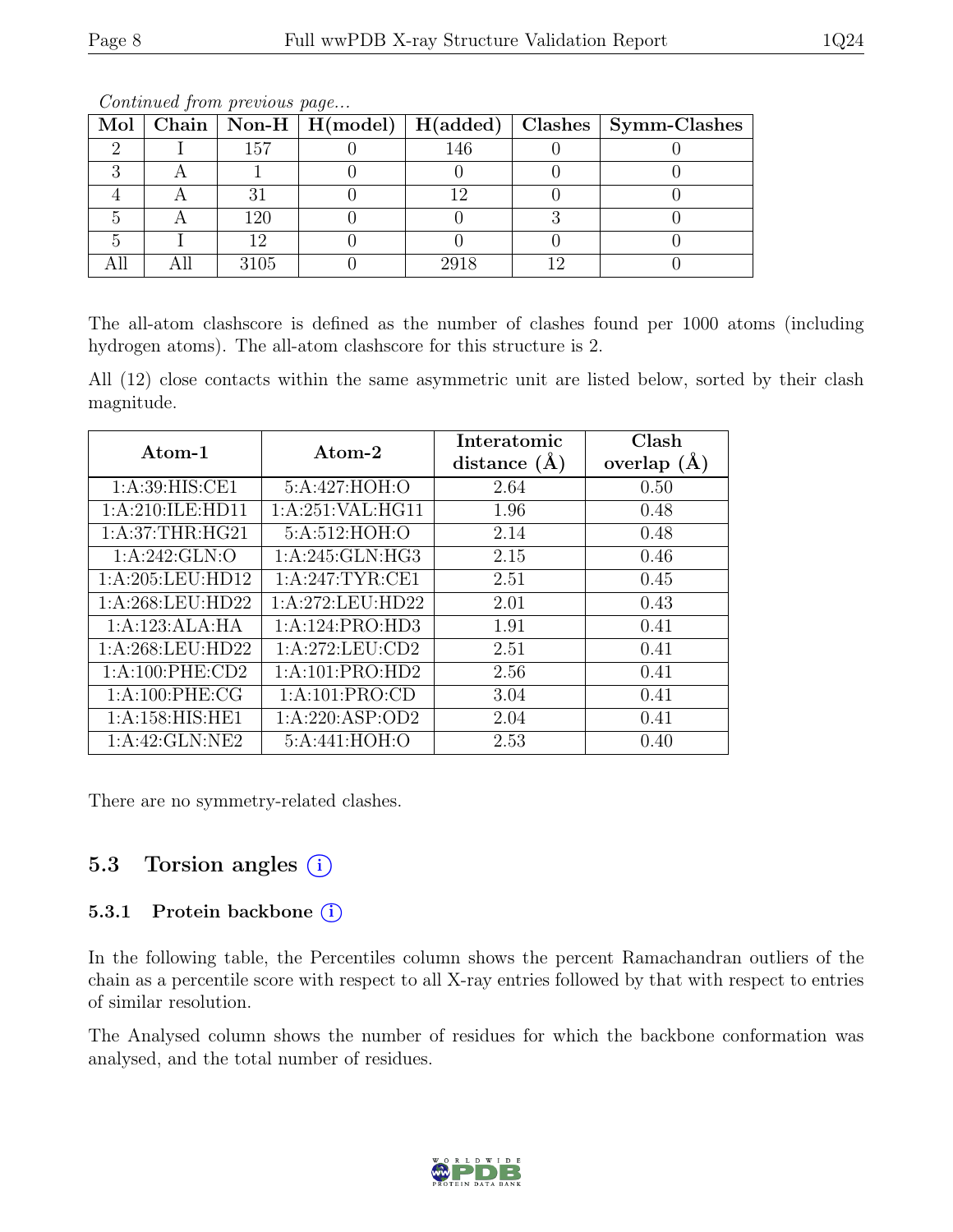| Mol | Chain | Analysed                      |            |           |          | Favoured   Allowed   Outliers   Percentiles |
|-----|-------|-------------------------------|------------|-----------|----------|---------------------------------------------|
|     |       | $333/350$ (95\%)   325 (98\%) |            | $7(2\%)$  | $1(0\%)$ | 64<br>41                                    |
|     |       | $18/20(90\%)$                 | $16(89\%)$ | $2(11\%)$ |          | 100 100                                     |
| All | All   | $351/370$ (95\%)   341 (97\%) |            | $9(3\%)$  | $1(0\%)$ | 64                                          |

All (1) Ramachandran outliers are listed below:

| $\operatorname{Mol}$ | $\vert$ Chain $\vert$ Res | <b>Type</b> |
|----------------------|---------------------------|-------------|
|                      |                           |             |

#### 5.3.2 Protein sidechains (i)

In the following table, the Percentiles column shows the percent sidechain outliers of the chain as a percentile score with respect to all X-ray entries followed by that with respect to entries of similar resolution.

The Analysed column shows the number of residues for which the sidechain conformation was analysed, and the total number of residues.

| Mol | Chain | Analysed        | Rotameric   Outliers |             | Percentiles           |  |  |
|-----|-------|-----------------|----------------------|-------------|-----------------------|--|--|
|     |       | $295/302(98\%)$ | 259 (88\%)           | 36 $(12\%)$ | $5$   9               |  |  |
|     |       | $15/15$ (100%)  | 14 (93%)             | $1(7\%)$    | 33<br>16 <sub>1</sub> |  |  |
| All | All   | $310/317(98\%)$ | 273 (88%)            | $37(12\%)$  | 5                     |  |  |

All (37) residues with a non-rotameric sidechain are listed below:

| Mol            | Chain            | Res | Type                    |
|----------------|------------------|-----|-------------------------|
| $\mathbf{1}$   | A                | 16  | <b>LYS</b>              |
| $\mathbf 1$    | $\mathbf{A}$     | 19  | <b>LEU</b>              |
| $\mathbf{1}$   | $\mathbf{A}$     | 27  | <b>LEU</b>              |
| $\mathbf{1}$   | $\mathbf{A}$     | 32  | <b>ASN</b>              |
| $\overline{1}$ | $\boldsymbol{A}$ | 40  | <b>LEU</b>              |
| $\mathbf{1}$   | $\overline{A}$   | 45  | $\overline{\rm{ARG}}$   |
| $\mathbf{1}$   | $\mathbf{A}$     | 51  | <b>THR</b>              |
| $\overline{1}$ | $\overline{A}$   | 59  | $\overline{\text{LEU}}$ |
| $\mathbf{1}$   | $\overline{A}$   | 60  | <b>VAL</b>              |
| $\mathbf{1}$   | $\mathbf{A}$     | 64  | GLU                     |
| $\overline{1}$ | $\overline{A}$   | 73  | ILE                     |
| $\mathbf{1}$   | $\mathbf{A}$     | 74  | <b>LEU</b>              |
| $\mathbf{1}$   | $\overline{A}$   | 83  | <b>LYS</b>              |
| $\mathbf 1$    | $\boldsymbol{A}$ | 92  | <b>LYS</b>              |
| 1              | A                | 95  | LEU                     |

Continued on next page...

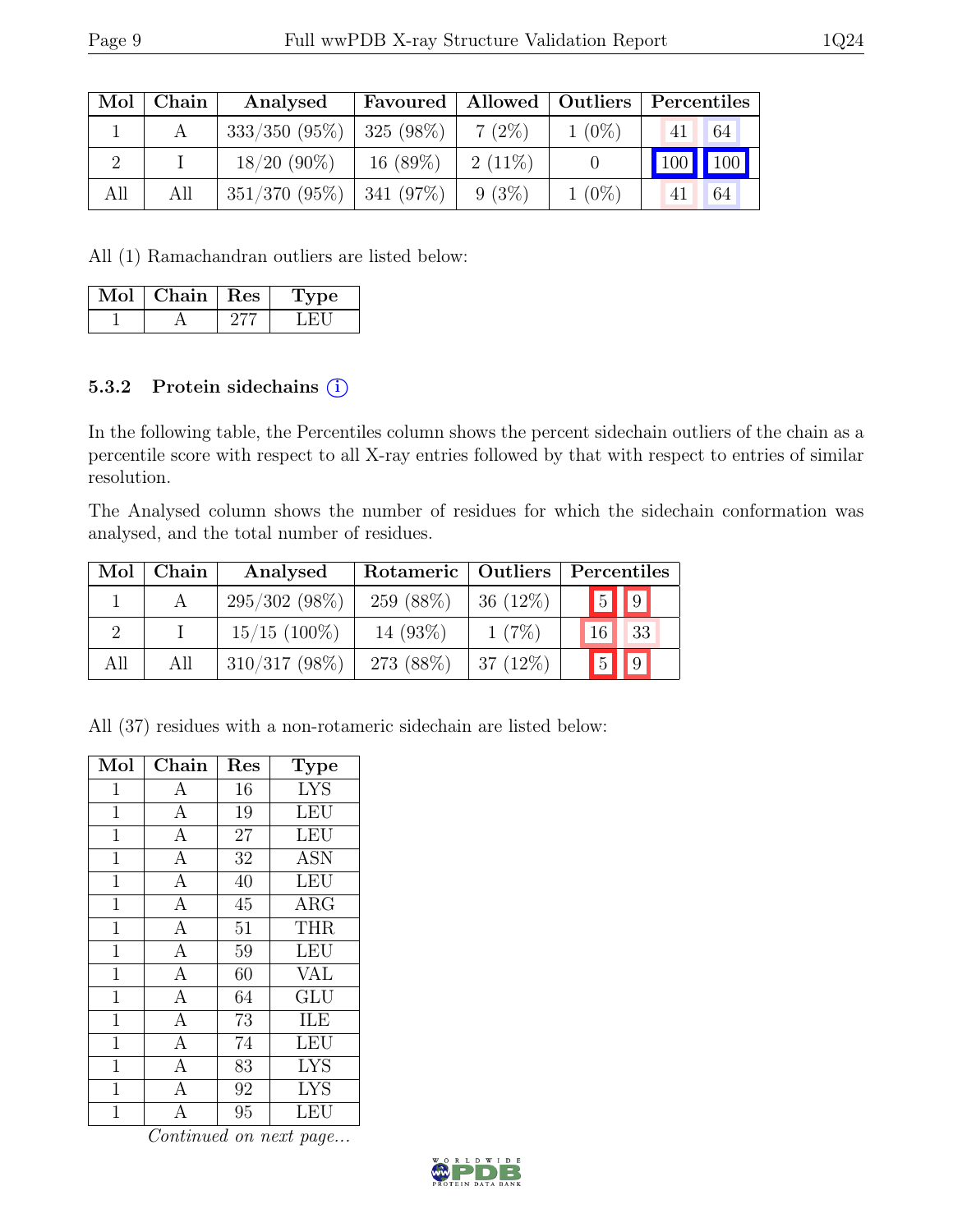| Mol            | Chain              | Res | $\overline{\text{Type}}$      |
|----------------|--------------------|-----|-------------------------------|
| $\mathbf{1}$   | $\overline{A}$     | 114 | <b>SER</b>                    |
| $\overline{1}$ | $\overline{\rm A}$ | 130 | <b>SER</b>                    |
| $\overline{1}$ | $\overline{A}$     | 160 | LEU                           |
| $\mathbf{1}$   | $\overline{A}$     | 162 | <b>LEU</b>                    |
| $\mathbf{1}$   | $\overline{A}$     | 174 | ILE                           |
| $\mathbf{1}$   | $\overline{A}$     | 191 | <b>VAL</b>                    |
| $\overline{1}$ | $\overline{A}$     | 198 | <b>LEU</b>                    |
| $\overline{1}$ | $\overline{A}$     | 208 | GLU                           |
| $\mathbf{1}$   | $\overline{A}$     | 210 | ILE                           |
| $\overline{1}$ | $\overline{A}$     | 241 | $\overline{\text{ASP}}$       |
| $\overline{1}$ | $\overline{A}$     | 245 | <b>GLN</b>                    |
| $\overline{1}$ | $\overline{A}$     | 268 | LEU                           |
| $\mathbf{1}$   | $\overline{A}$     | 269 | LEU                           |
| $\mathbf{1}$   | $\overline{A}$     | 272 | $\overline{\text{LEU}}$       |
| $\overline{1}$ | $\overline{A}$     | 277 | <b>LEU</b>                    |
| $\overline{1}$ | $\overline{A}$     | 278 | <b>THR</b>                    |
| $\overline{1}$ | $\overline{A}$     | 285 | $\overline{I} \overline{Y} S$ |
| $\mathbf{1}$   | $\overline{A}$     | 295 | <b>LYS</b>                    |
| $\mathbf{1}$   | $\overline{A}$     | 311 | <b>GLU</b>                    |
| $\mathbf{1}$   | $\overline{A}$     | 348 | <b>SER</b>                    |
| $\overline{1}$ | $\overline{\rm A}$ | 349 | $\overline{\text{GLU}}$       |
| $\overline{2}$ | $\overline{I}$     | 15  | $\rm{ARG}$                    |

Continued from previous page...

Sometimes sidechains can be flipped to improve hydrogen bonding and reduce clashes. All (8) such sidechains are listed below:

| Mol | Chain | Res | <b>Type</b> |
|-----|-------|-----|-------------|
| 1   |       | 32  | <b>ASN</b>  |
| 1   |       | 42  | <b>GLN</b>  |
| 1   | А     | 62  | <b>HIS</b>  |
| 1   | А     | 77  | <b>GLN</b>  |
|     |       | 113 | <b>ASN</b>  |
|     |       | 158 | <b>HIS</b>  |
|     |       | 307 | <b>GLN</b>  |
| 2   |       | 23  | <b>HIS</b>  |

#### 5.3.3 RNA (i)

There are no RNA molecules in this entry.

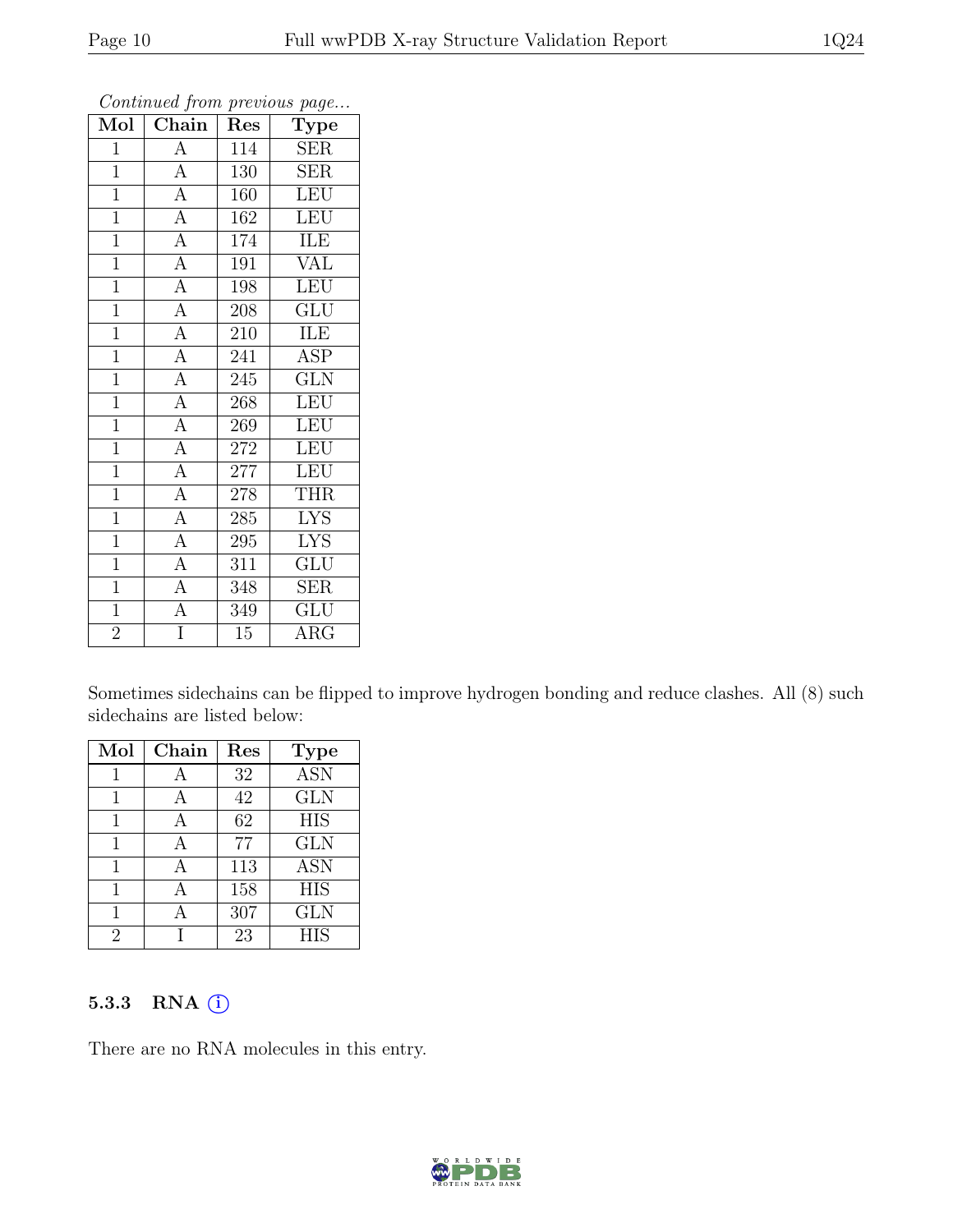### 5.4 Non-standard residues in protein, DNA, RNA chains (i)

2 non-standard protein/DNA/RNA residues are modelled in this entry.

In the following table, the Counts columns list the number of bonds (or angles) for which Mogul statistics could be retrieved, the number of bonds (or angles) that are observed in the model and the number of bonds (or angles) that are defined in the Chemical Component Dictionary. The Link column lists molecule types, if any, to which the group is linked. The Z score for a bond length (or angle) is the number of standard deviations the observed value is removed from the expected value. A bond length (or angle) with  $|Z| > 2$  is considered an outlier worth inspection. RMSZ is the root-mean-square of all Z scores of the bond lengths (or angles).

| Mol |            | Type   Chain |            |      |         |      |                     |          |             |             |  |  |  |  |  |  |  |  |  |  |  | Bond lengths |  |  | Bond angles |  |
|-----|------------|--------------|------------|------|---------|------|---------------------|----------|-------------|-------------|--|--|--|--|--|--|--|--|--|--|--|--------------|--|--|-------------|--|
|     |            |              | $\mid$ Res | Link | Counts  | RMSZ | # $ Z  > 2$         | Counts   | <b>RMSZ</b> | # $ Z  > 2$ |  |  |  |  |  |  |  |  |  |  |  |              |  |  |             |  |
|     | TPO        |              | 197        |      | 8,10,11 | 1.33 | $\left(12\%\right)$ | 10,14,16 | 0.93        |             |  |  |  |  |  |  |  |  |  |  |  |              |  |  |             |  |
|     | <b>SEP</b> |              | 338        |      | 8,9,10  | 1.56 | $(12\%)$            | 8,12,14  | 1.64        |             |  |  |  |  |  |  |  |  |  |  |  |              |  |  |             |  |

In the following table, the Chirals column lists the number of chiral outliers, the number of chiral centers analysed, the number of these observed in the model and the number defined in the Chemical Component Dictionary. Similar counts are reported in the Torsion and Rings columns. '-' means no outliers of that kind were identified.

|            |     |        | Mol   Type   Chain   Res   Link   Chirals   Torsions   Rings |  |
|------------|-----|--------|--------------------------------------------------------------|--|
| <b>TPO</b> | 197 | $\sim$ | 1/9/11/13                                                    |  |
| <b>SEP</b> | 338 |        |                                                              |  |

| $\mod$ $\blacksquare$ |     |            |              |        | Chain   Res   Type   Atoms   $Z$   Observed( $A$ )   Ideal( $A$ ) |                |
|-----------------------|-----|------------|--------------|--------|-------------------------------------------------------------------|----------------|
|                       | 338 | <b>SEP</b> | P-O1P   3.36 |        | $1.61\,$                                                          | 1.50           |
|                       | 197 | TPO        | $P-O1P$      | $2.63$ | 1.59                                                              | $1.50^{\circ}$ |

All (2) bond length outliers are listed below:

All (1) bond angle outliers are listed below:

|  |  | $\sqrt{Mol}$   Chain   Res   Type   Atoms | $\parallel$ Z $\parallel$ Observed( <sup>o</sup> ) $\parallel$ Ideal( <sup>o</sup> ) $\parallel$ |        |
|--|--|-------------------------------------------|--------------------------------------------------------------------------------------------------|--------|
|  |  | $338$   SEP   OG-CB-CA   3.64             | 111.69                                                                                           | 108.14 |

There are no chirality outliers.

All (3) torsion outliers are listed below:

| $Mol$   Chain   Res   Type |     |     | Atoms        |
|----------------------------|-----|-----|--------------|
|                            | 197 | TPO | $O-C-CA-CB$  |
|                            | 338 | SEP | $N-CA-CB-OG$ |

Continued on next page...

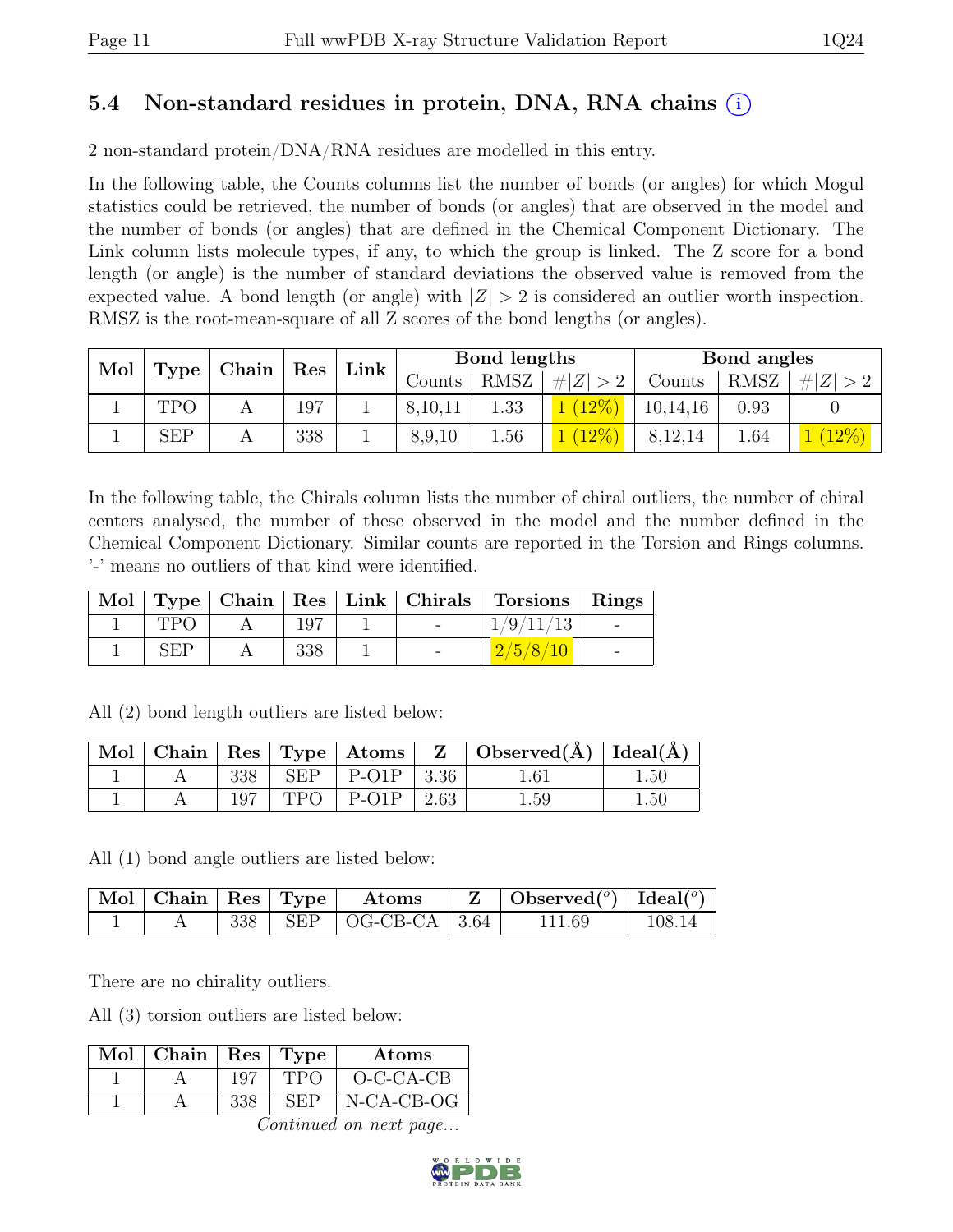Continued from previous page...

| Mol | $\overline{\text{Chain}} \mid \text{Res} \mid \text{Type}$ |     | Atoms      |
|-----|------------------------------------------------------------|-----|------------|
|     |                                                            | 3EP | CA-CB-OG-P |

There are no ring outliers.

No monomer is involved in short contacts.

### 5.5 Carbohydrates  $(i)$

There are no monosaccharides in this entry.

### 5.6 Ligand geometry  $(i)$

Of 2 ligands modelled in this entry, 1 is monoatomic - leaving 1 for Mogul analysis.

In the following table, the Counts columns list the number of bonds (or angles) for which Mogul statistics could be retrieved, the number of bonds (or angles) that are observed in the model and the number of bonds (or angles) that are defined in the Chemical Component Dictionary. The Link column lists molecule types, if any, to which the group is linked. The Z score for a bond length (or angle) is the number of standard deviations the observed value is removed from the expected value. A bond length (or angle) with  $|Z| > 2$  is considered an outlier worth inspection. RMSZ is the root-mean-square of all Z scores of the bond lengths (or angles).

| Mol<br>Type |              | $\vert$ Chain $\vert$ Res $\vert$ |     | Link |            | Bond lengths |           | Bond angles           |      |                                                            |
|-------------|--------------|-----------------------------------|-----|------|------------|--------------|-----------|-----------------------|------|------------------------------------------------------------|
|             |              |                                   |     |      | Counts     | RMSZ         | $\# Z >2$ | Counts   RMSZ $\vert$ |      | $\vert \#  Z $                                             |
|             | $\Lambda$ TD |                                   | 400 |      | 26, 33, 33 | 1.15         |           | 31,52,52              | 1.49 | $\begin{array}{ c c c }\n\hline\n5 \ (16\% )\n\end{array}$ |

In the following table, the Chirals column lists the number of chiral outliers, the number of chiral centers analysed, the number of these observed in the model and the number defined in the Chemical Component Dictionary. Similar counts are reported in the Torsion and Rings columns. '-' means no outliers of that kind were identified.

|     |     |  | Mol Type Chain Res Link Chirals Torsions Rings |  |
|-----|-----|--|------------------------------------------------|--|
| ATP | 400 |  | $\frac{3}{18/38/38}$   0/3/3/3                 |  |

All (2) bond length outliers are listed below:

|  |     |                    | $\mathbb{N}$ ol   Chain   Res   Type   Atoms   Z |        | $\Box$ Observed( $\AA$ ) $\Box$ Ideal( $\AA$ ) |      |
|--|-----|--------------------|--------------------------------------------------|--------|------------------------------------------------|------|
|  | 400 | ATP                | $C2-N3$                                          | 4.22   |                                                |      |
|  | 400 | $\Delta \text{TP}$ | $C2-N1$                                          | $2.59$ | 1.38                                           | 1.33 |

All (5) bond angle outliers are listed below:

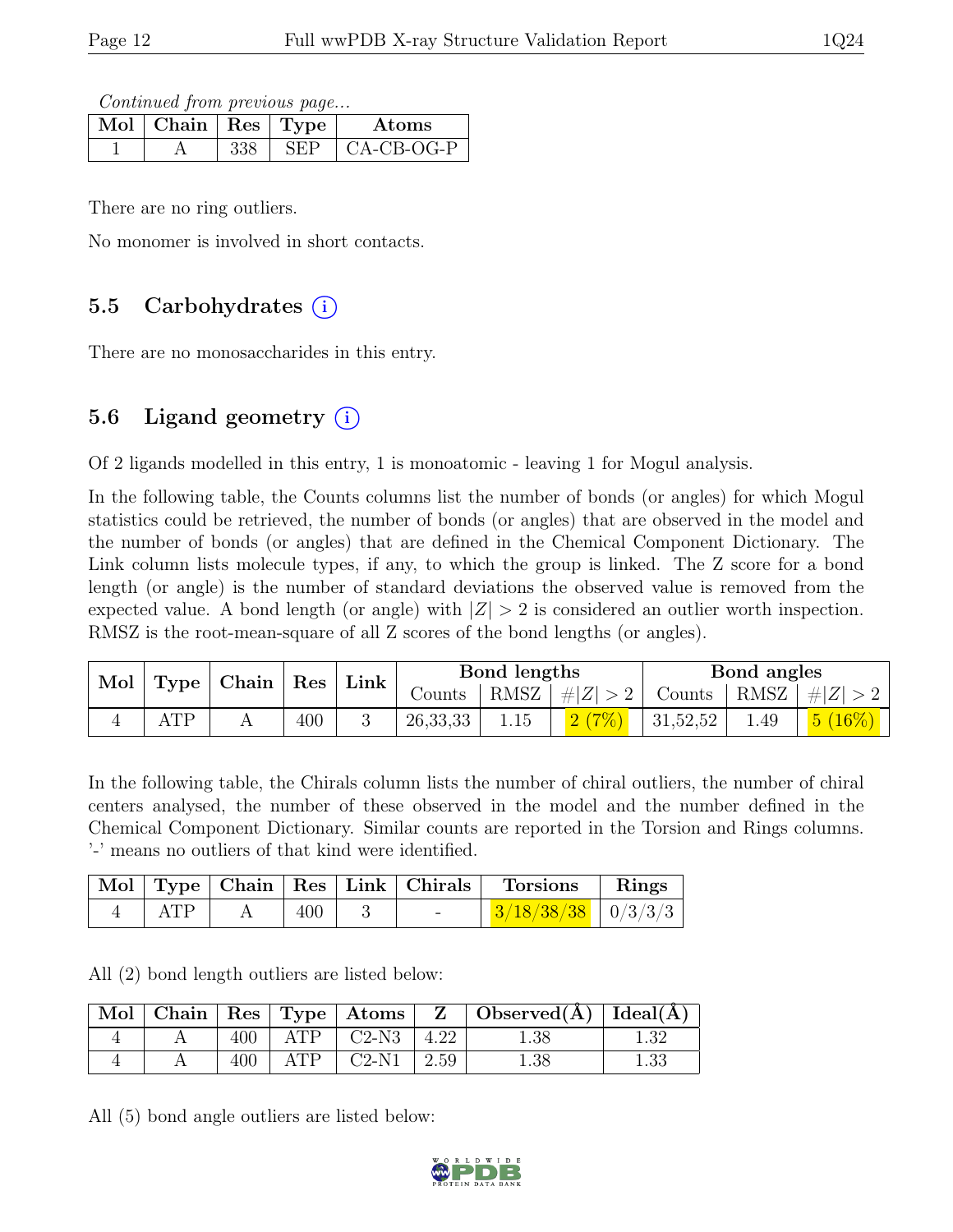| Mol | Chain                   | Res | <b>Type</b> | $\rm{Atoms}$  | Z       | Observed $(°)$ | Ideal $(°)$ |
|-----|-------------------------|-----|-------------|---------------|---------|----------------|-------------|
|     | $\forall$               | 400 | ATP         | $N3-C2-N1$    | $-5.52$ | 120.06         | 128.68      |
|     | $\overline{\mathsf{A}}$ | 400 | ATP         | $O3G-PG-O3B$  | 2.92    | 114.43         | 104.64      |
|     | А                       | 400 | ATP         | PA-O3A-PB     | $-2.62$ | 123.83         | 132.83      |
|     |                         | 400 | ATP         | PB-O3B-PG     | $-2.45$ | 124.43         | 132.83      |
|     |                         | 400 | ATP         | $C3'-C2'-C1'$ | 2.07    | 104.10         | 100.98      |

There are no chirality outliers.

All (3) torsion outliers are listed below:

| $Mol$   Chain   Res   Type |     |     | Atoms         |
|----------------------------|-----|-----|---------------|
|                            | 400 | ATP | PB-O3B-PG-O3G |
|                            | 400 | ATP | PB-O3B-PG-O2G |
|                            | 400 | ATP | PB-O3B-PG-O1G |

There are no ring outliers.

No monomer is involved in short contacts.

The following is a two-dimensional graphical depiction of Mogul quality analysis of bond lengths, bond angles, torsion angles, and ring geometry for all instances of the Ligand of Interest. In addition, ligands with molecular weight > 250 and outliers as shown on the validation Tables will also be included. For torsion angles, if less then 5% of the Mogul distribution of torsion angles is within 10 degrees of the torsion angle in question, then that torsion angle is considered an outlier. Any bond that is central to one or more torsion angles identified as an outlier by Mogul will be highlighted in the graph. For rings, the root-mean-square deviation (RMSD) between the ring in question and similar rings identified by Mogul is calculated over all ring torsion angles. If the average RMSD is greater than 60 degrees and the minimal RMSD between the ring in question and any Mogul-identified rings is also greater than 60 degrees, then that ring is considered an outlier. The outliers are highlighted in purple. The color gray indicates Mogul did not find sufficient equivalents in the CSD to analyse the geometry.



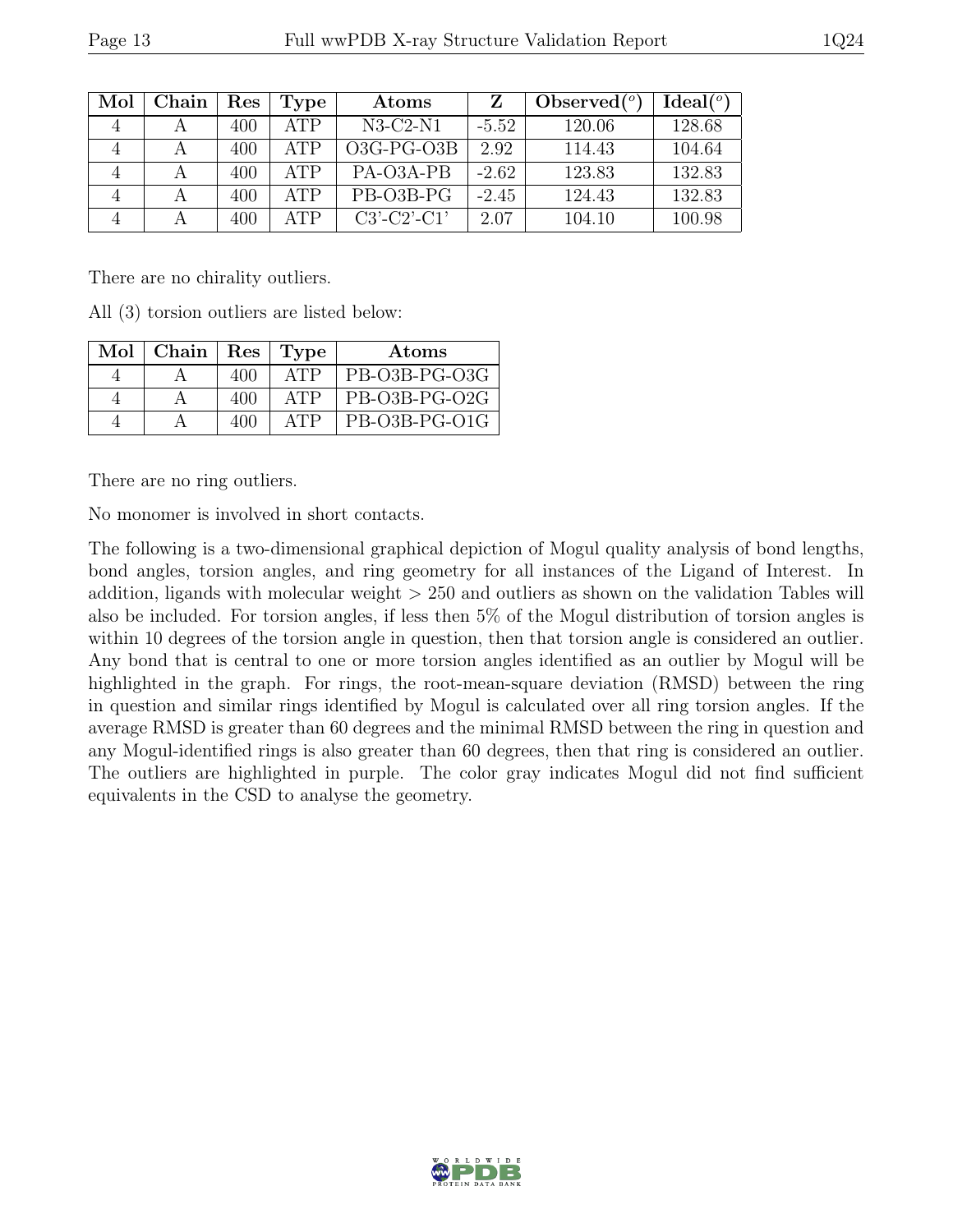

Torsions Rings

## 5.7 Other polymers (i)

There are no such residues in this entry.

### 5.8 Polymer linkage issues (i)

There are no chain breaks in this entry.

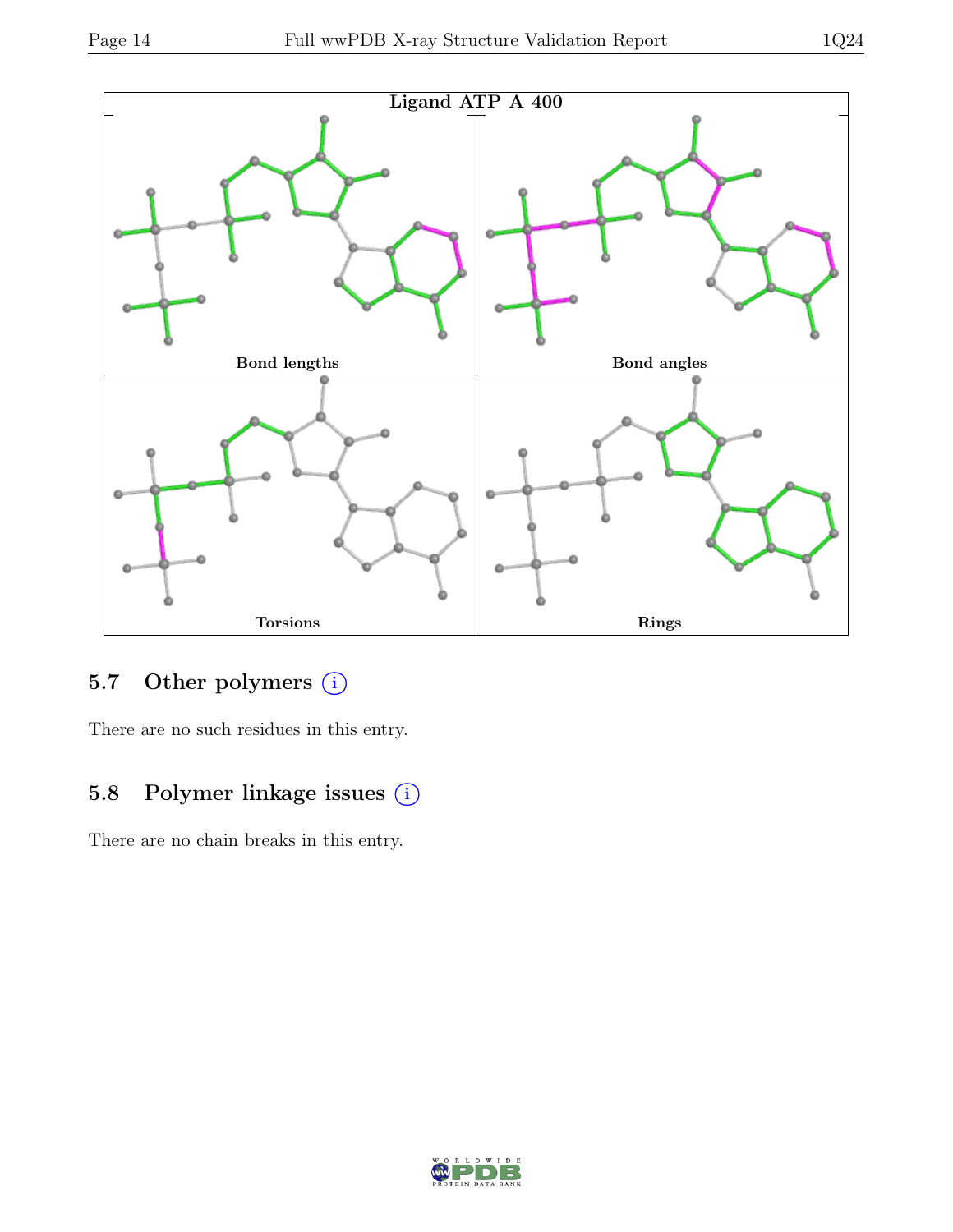## 6 Fit of model and data  $(i)$

### 6.1 Protein, DNA and RNA chains (i)

In the following table, the column labelled  $#RSRZ>2$  contains the number (and percentage) of RSRZ outliers, followed by percent RSRZ outliers for the chain as percentile scores relative to all X-ray entries and entries of similar resolution. The OWAB column contains the minimum, median,  $95<sup>th</sup>$  percentile and maximum values of the occupancy-weighted average B-factor per residue. The column labelled 'Q< 0.9' lists the number of (and percentage) of residues with an average occupancy less than 0.9.

| Mol | Chain | Analysed        | ${ <\hspace{-1.5pt}{\mathrm{RSRZ}} \hspace{-1.5pt}>}$ | $\#\text{RSRZ}\text{>2}$ |               | $OWAB(A^2)$ | Q <sub>0.9</sub> |           |
|-----|-------|-----------------|-------------------------------------------------------|--------------------------|---------------|-------------|------------------|-----------|
|     |       | $335/350(95\%)$ | $-0.49$                                               | $2(0\%)$ 89 88           |               |             | 8, 21, 36, 41    | $19(5\%)$ |
|     |       | $20/20$ (100%)  | $-0.41$                                               | $1(5\%)$                 | <sup>28</sup> | <b>23</b>   | 7, 15, 39, 40    | $1(5\%)$  |
| All | All   | $355/370(95\%)$ | $-0.49$                                               | $3(0\%)$ 86 84           |               |             | 7, 20, 36, 41    | $20(5\%)$ |

All (3) RSRZ outliers are listed below:

| Mol |     |     | Chain   Res   Type   RSRZ |
|-----|-----|-----|---------------------------|
|     | 24  | ASP | 3.2                       |
|     | 321 | PRO | 2.6                       |
|     | 311 | GLU | 2.3                       |

### 6.2 Non-standard residues in protein, DNA, RNA chains (i)

In the following table, the Atoms column lists the number of modelled atoms in the group and the number defined in the chemical component dictionary. The B-factors column lists the minimum, median,  $95<sup>th</sup>$  percentile and maximum values of B factors of atoms in the group. The column labelled 'Q< 0.9' lists the number of atoms with occupancy less than 0.9.

| $\blacksquare$ Mol $\parallel$ |            |     |       |      |      | Type   Chain   Res   Atoms   RSCC   RSR   B-factors $(A^2)$   Q<0.9 |  |
|--------------------------------|------------|-----|-------|------|------|---------------------------------------------------------------------|--|
|                                | <b>SEP</b> | 338 | 10/11 | 0.92 | 0.18 | 36, 37, 39, 40                                                      |  |
|                                | TPC.       |     | 11/12 | 0.98 | 0.10 | 7, 11, 13, 14                                                       |  |

### 6.3 Carbohydrates  $(i)$

There are no monosaccharides in this entry.